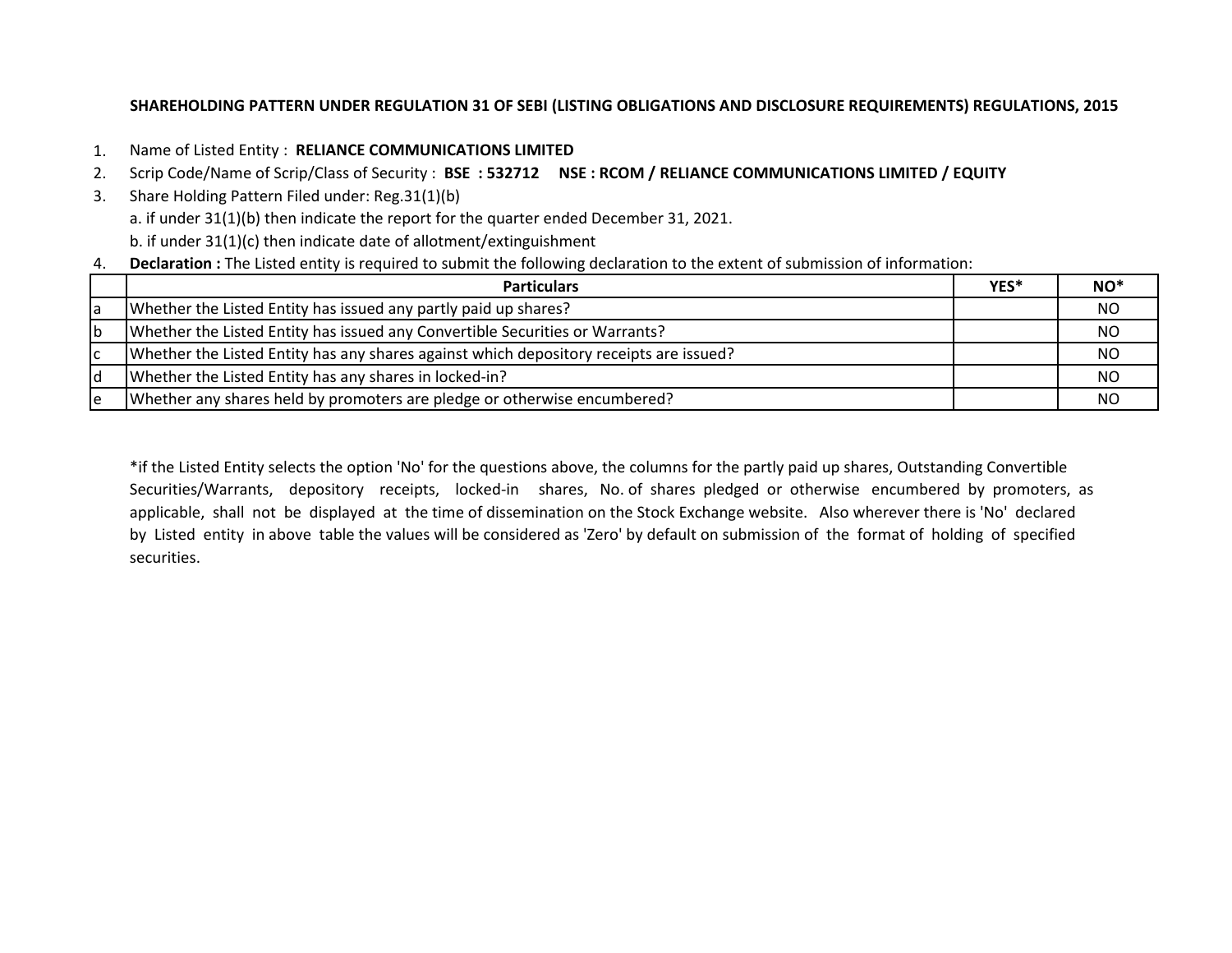## **Table I - Summary Statement holding of specified securities**

| Categ<br>ory | Category of<br>Shareholder                      | No. of<br>Share-<br>holders | No. of fully<br>paid up equity<br>shares held | No. of<br>Partly<br>paid-up<br>equity<br>shares<br>held | No. of<br><b>Shares</b><br><b>Jnderlying</b><br>Depository<br>Receipts | <b>Shares Held</b>                              | as a % of total securities<br>no of shares<br>(Calculated as<br>per SCRR<br>1957) |                      | Total Nos. of Shareholding Number of Voting Rights held in each class of<br>No of Voting Rights | <b>Total as</b><br>a % of<br>$(A+B+C)$ | No. of Shares<br>Underlying<br>Outstanding<br>converttible<br>securities<br>(Including<br>Warrants) | Shareholding, Number of Locked in Number of Shares<br>as a %<br>assuming full<br>conversion of<br>convertible<br>Securities (as a<br>percentage of<br>diluted share<br>capital) | <b>Shares</b><br>No. (a) | As a %<br>of total<br><b>Shares</b><br>held (b) | pledged or otherwise<br>encumbered<br>No. (a) | As a % of<br>total<br><b>Shares</b><br>held (b) | Number of<br>equity shares<br>held in<br>dematerialized<br>form |            |
|--------------|-------------------------------------------------|-----------------------------|-----------------------------------------------|---------------------------------------------------------|------------------------------------------------------------------------|-------------------------------------------------|-----------------------------------------------------------------------------------|----------------------|-------------------------------------------------------------------------------------------------|----------------------------------------|-----------------------------------------------------------------------------------------------------|---------------------------------------------------------------------------------------------------------------------------------------------------------------------------------|--------------------------|-------------------------------------------------|-----------------------------------------------|-------------------------------------------------|-----------------------------------------------------------------|------------|
|              |                                                 |                             |                                               |                                                         |                                                                        |                                                 |                                                                                   | <b>Class: Equity</b> | Class:<br><b>NA</b>                                                                             | Total                                  |                                                                                                     |                                                                                                                                                                                 |                          |                                                 |                                               |                                                 |                                                                 |            |
| (1)          | (II)                                            | (III)                       | (IV)                                          | (V)                                                     | (VI)                                                                   | $(VII) = (IV) + (V) (VIII)$ As a % of<br>+ (VI) | $(A+B+C2)$                                                                        |                      | (IX)                                                                                            |                                        | (X)                                                                                                 | $(XI) = (VII) + (X)$<br>% of<br>As<br>a<br>$(A+B+C2)$                                                                                                                           | (XII)                    |                                                 | (XIII)                                        |                                                 | (XIV)                                                           |            |
| (A)          | Promoter & Promoter                             | 12                          | 143116572                                     |                                                         |                                                                        | 143116572                                       | 5.18                                                                              | 143116572            | $\Omega$                                                                                        | 143116572                              | 5.18                                                                                                |                                                                                                                                                                                 | 5.18                     |                                                 | 0.00                                          | $\Omega$                                        | 0.00                                                            | 143116572  |
| (B)          | Group<br>Public                                 | 1538218                     | 2601137478                                    |                                                         |                                                                        | 2601137478                                      | 94.06                                                                             | 2601137478           |                                                                                                 | 2601137478                             | 94.06                                                                                               |                                                                                                                                                                                 | 94.06                    |                                                 | 0.00                                          | <b>NA</b>                                       | <b>NA</b>                                                       | 2583922972 |
| (C)          | Promoter-Non<br>Non<br>Public                   |                             |                                               |                                                         |                                                                        |                                                 |                                                                                   |                      |                                                                                                 |                                        |                                                                                                     |                                                                                                                                                                                 |                          |                                                 |                                               |                                                 |                                                                 |            |
| (C1)         | Shares underlying DRs                           |                             |                                               |                                                         |                                                                        |                                                 | 0.00                                                                              |                      |                                                                                                 | $\Omega$                               | 0.00                                                                                                |                                                                                                                                                                                 | 0.00                     |                                                 | 0.00                                          | <b>NA</b>                                       | <b>NA</b>                                                       |            |
| (C2)         | held<br>Shares<br>by<br><b>Employees Trusts</b> |                             | 21279000                                      |                                                         |                                                                        | 21279000                                        | 0.77                                                                              | 21279000             |                                                                                                 | 21279000                               | 0.77                                                                                                |                                                                                                                                                                                 | 0.77                     |                                                 | 0.00                                          | <b>NA</b>                                       | <b>NA</b>                                                       | 21279000   |
|              |                                                 |                             |                                               |                                                         |                                                                        |                                                 |                                                                                   |                      |                                                                                                 |                                        |                                                                                                     |                                                                                                                                                                                 |                          |                                                 |                                               |                                                 |                                                                 |            |
|              | Total:                                          | 1538231                     | 2765533050                                    |                                                         |                                                                        | 2765533050                                      |                                                                                   | 100.00 2765533050    |                                                                                                 | 2765533050 100.00                      |                                                                                                     |                                                                                                                                                                                 | 100.00                   |                                                 | 0.00                                          | $\mathbf 0$                                     | 0.00                                                            | 2748318544 |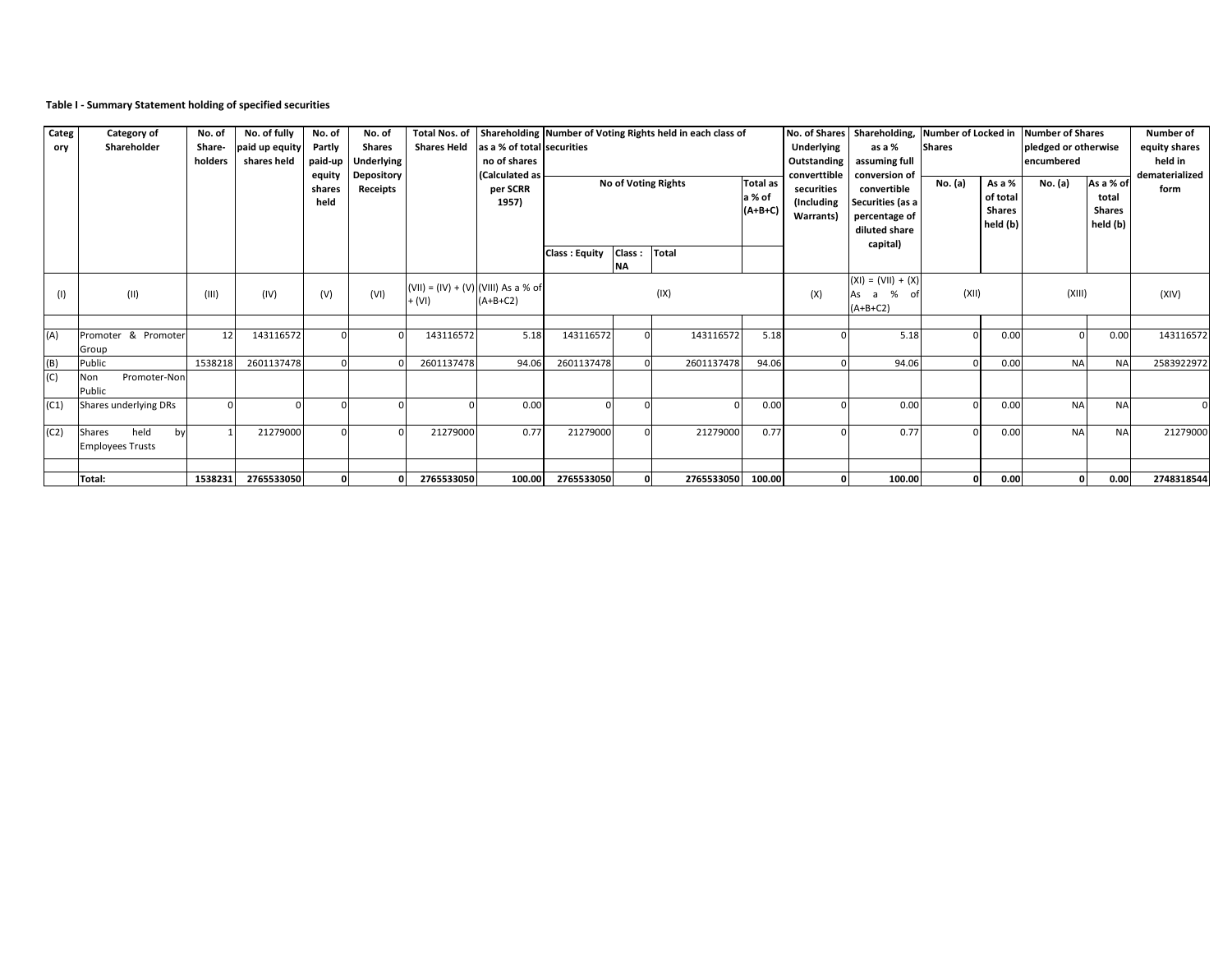#### **Table II - Statement showing shareholding pattern of the Promoter and Promoter Group**

|                | Category & Name of the<br>Shareholder                                       |                        | No. of<br>Share-<br>holders | No. of fully<br>paid up equity<br>shares held | Partly<br>paid-up<br>equity | Nos. of<br>Shares<br><b>Jnderlying</b> | Total No. of<br><b>Shares Held</b> | Shareholding % Number of Voting Rights held in each class of<br><b>Calculated as</b><br>per SCRR 1957) | securities       |                      |              |                                              | No. of Shares<br>Underlying<br>Outstanding         | Shareholding, as Number of Locked in<br>a % assuming full Shares<br>conversion of |          |                                                 | <b>Number of Shares</b><br>pledged or otherwise<br>encumbered |                                                 | <b>Number of</b><br>equity shares<br>held in |
|----------------|-----------------------------------------------------------------------------|------------------------|-----------------------------|-----------------------------------------------|-----------------------------|----------------------------------------|------------------------------------|--------------------------------------------------------------------------------------------------------|------------------|----------------------|--------------|----------------------------------------------|----------------------------------------------------|-----------------------------------------------------------------------------------|----------|-------------------------------------------------|---------------------------------------------------------------|-------------------------------------------------|----------------------------------------------|
|                |                                                                             |                        |                             |                                               | shares<br>held              | Depository<br>Receipts                 |                                    | As a % of<br>$(A+B+C2)$                                                                                |                  | No. of Voting Rights |              | Total as a<br>% of Total<br>voting<br>rights | converttible<br>securities (Including<br>Warrants) | convertible<br>Securities (as a<br>percentage of<br>diluted share<br>capital)     | No. (a)  | As a % of<br>total<br><b>Shares</b><br>held (b) | No. (a)                                                       | As a %<br>of total<br><b>Shares</b><br>held (b) | dematerialized<br>form                       |
|                |                                                                             |                        |                             |                                               |                             |                                        |                                    |                                                                                                        | Class:<br>Equity | Class:<br><b>NA</b>  | <b>Total</b> |                                              |                                                    |                                                                                   |          |                                                 |                                                               |                                                 |                                              |
|                | (1)                                                                         | (II)                   | (III)                       | (IV)                                          | (V)                         | (VI)                                   | (VII)<br>$(IV+V+VI)$               | (VIII)                                                                                                 |                  |                      | (IX)         |                                              | (X)                                                | $(XI) = (VII) + (X)$<br>As a % of<br>$(A+B+C2)$                                   | (XII)    |                                                 | (XIII)                                                        |                                                 | (XIV)                                        |
| (1)            | Indian                                                                      |                        |                             |                                               |                             |                                        |                                    |                                                                                                        |                  |                      |              |                                              |                                                    |                                                                                   |          |                                                 |                                                               |                                                 |                                              |
| (a)            | Individuals/Hindu<br>undivided<br>Family                                    |                        |                             |                                               |                             |                                        |                                    |                                                                                                        |                  |                      |              |                                              |                                                    |                                                                                   |          |                                                 |                                                               |                                                 |                                              |
|                | Anil D. Ambani                                                              | AADPA3703D             |                             | 1859171                                       | $\overline{0}$              |                                        | 185917                             | 0.07                                                                                                   | 1859171          |                      | 1859171      | 0.07                                         |                                                    | 0.07                                                                              | $\Omega$ |                                                 | $\Omega$                                                      |                                                 | 1859171                                      |
|                | Jai Anshul A Ambani                                                         | AJPPA3716P             |                             | 100                                           |                             |                                        | 100                                | 0.00                                                                                                   | 100              |                      | 100          | 0.00                                         |                                                    | 0.00                                                                              | $\Omega$ |                                                 |                                                               |                                                 | 100                                          |
|                | Jaianmol A. Ambani                                                          | AJPPA3678N             |                             | 1669759                                       | $\mathbf 0$                 |                                        | 1669759                            | 0.06                                                                                                   | 1669759          |                      | 1669759      | 0.06                                         |                                                    | 0.06                                                                              |          |                                                 |                                                               |                                                 | 1669759                                      |
|                | Kokila D Ambani                                                             | AACPA5346H             |                             | 4665847                                       | $\mathbf 0$                 |                                        | 4665847                            | 0.17                                                                                                   | 4665847          |                      | 4665847      | 0.17                                         |                                                    | 0.17                                                                              |          | $\Omega$                                        | $\Omega$                                                      |                                                 | 4665847                                      |
|                | <b>Fina A Ambani</b>                                                        | AAEPA2345Q             |                             | 1650832                                       |                             |                                        | 165083                             | 0.06                                                                                                   | 1650832          |                      | 1650832      | 0.06                                         |                                                    | 0.06                                                                              |          |                                                 |                                                               |                                                 | 1650832                                      |
| (b)            | Central Government/<br><b>State</b><br>Government(s)                        |                        |                             |                                               |                             |                                        |                                    | 0.00                                                                                                   |                  |                      |              | 0.00                                         |                                                    | 0.00                                                                              |          |                                                 |                                                               |                                                 | $\Omega$                                     |
| (c)            | <b>Financial Institutions/Banks</b>                                         |                        |                             |                                               |                             |                                        |                                    | 0.00                                                                                                   |                  |                      |              | 0.00                                         |                                                    | 0.00                                                                              | $\Omega$ |                                                 |                                                               |                                                 | $\mathbf 0$                                  |
| $\frac{d}{1}$  | Any Other                                                                   |                        |                             |                                               |                             |                                        |                                    |                                                                                                        |                  |                      |              |                                              |                                                    |                                                                                   |          |                                                 |                                                               |                                                 |                                              |
|                | Reliance Capital Limited                                                    | AAACR5054J             |                             | 29695295                                      |                             |                                        | 2969529                            | 1.07                                                                                                   | 29695295         |                      | 29695295     | 1.07                                         |                                                    | 1.07                                                                              | $\Omega$ |                                                 |                                                               |                                                 | 29695295                                     |
| $\overline{2}$ | Communications AAFCA5485R<br>Reliance<br><b>Enterprises Private Limited</b> |                        |                             | 10172                                         | $\Omega$                    |                                        | 10172                              | 0.00                                                                                                   | 10172            |                      | 10172        | 0.00                                         |                                                    | 0.00                                                                              |          |                                                 |                                                               | 0.00                                            | 10172                                        |
| $\overline{3}$ | Reliance Ornatus Enterprises And AAFCA5471K<br>Ventures Private Limited     |                        |                             | 92000000                                      |                             |                                        | 92000000                           | 3.33                                                                                                   | 92000000         |                      | 92000000     | 3.33                                         |                                                    | 3.33                                                                              |          |                                                 |                                                               | 0.00                                            | 92000000                                     |
| $\overline{4}$ | Reliance Telecom<br>Private Limited                                         | Infrainvest AACCT7801R |                             | 66667                                         |                             |                                        | 66667                              | 0.00                                                                                                   | 66667            |                      | 66667        | 0.00                                         |                                                    | 0.00                                                                              |          |                                                 |                                                               |                                                 | 66667                                        |
| 5              | Reliance Wind Turbine Installators AAFCA0854Q<br>Industries Private Limited |                        |                             | 8498729                                       |                             |                                        | 8498729                            | 0.31                                                                                                   | 8498729          |                      | 8498729      | 0.31                                         |                                                    | 0.31                                                                              |          |                                                 |                                                               | 0.00                                            | 8498729                                      |
|                | <b>Guruvas Commercials LLP</b>                                              | AAJFG4385P             |                             | 1500000                                       | $\Omega$                    |                                        | 1500000                            | 0.05                                                                                                   | 1500000          |                      | 1500000      | 0.05                                         |                                                    | 0.05                                                                              | $\Omega$ |                                                 |                                                               |                                                 | 1500000                                      |
| $\frac{6}{7}$  | Dhwani Enterprises LLP                                                      | AAHFD5207B             |                             | 1500000                                       | $\mathbf 0$                 |                                        | 150000                             | 0.05                                                                                                   | 1500000          |                      | 1500000      | 0.05                                         |                                                    | 0.05                                                                              |          |                                                 |                                                               |                                                 | 1500000                                      |
|                | Sub-Total (A)(1)                                                            |                        | 12                          | 143116572                                     | o                           |                                        | 143116572                          | 5.18                                                                                                   | 143116572        | f.                   | 143116572    | 5.18                                         |                                                    | 5.18                                                                              | $\Omega$ | 0.00                                            | $\Omega$                                                      | 0.00                                            | 143116572                                    |
| (2)            | Foreign                                                                     |                        |                             |                                               |                             |                                        |                                    |                                                                                                        |                  |                      |              |                                              |                                                    |                                                                                   |          |                                                 |                                                               |                                                 |                                              |
| (a)            | <b>Individuals</b><br>(Non-Resident<br>Individuals/ Foreign Individuals     |                        |                             |                                               |                             |                                        |                                    | 0.00                                                                                                   |                  |                      |              | 0.00                                         |                                                    | 0.00                                                                              |          | 0.00                                            |                                                               | 0.00                                            | $\Omega$                                     |
| (b)            | Government                                                                  |                        |                             |                                               |                             |                                        |                                    | 0.00                                                                                                   |                  |                      |              | 0.00                                         |                                                    | 0.00                                                                              |          | 0.00                                            |                                                               | 0.00                                            | $\Omega$                                     |
| (c)            | <b>Institutions</b>                                                         |                        |                             |                                               |                             |                                        |                                    | 0.00                                                                                                   |                  |                      |              | 0.00                                         |                                                    | 0.00                                                                              |          | 0.00                                            |                                                               | 0.00                                            | $\Omega$                                     |
|                |                                                                             |                        |                             |                                               |                             |                                        |                                    |                                                                                                        |                  |                      |              |                                              |                                                    |                                                                                   |          |                                                 |                                                               |                                                 |                                              |
| (d)            | Foreign Portfolio Investor                                                  |                        |                             |                                               |                             |                                        |                                    | 0.00                                                                                                   |                  |                      |              | 0.00                                         |                                                    | 0.00                                                                              | $\Omega$ | 0.00                                            |                                                               | 0.00                                            | $\mathbf 0$                                  |
|                |                                                                             |                        |                             |                                               |                             |                                        |                                    |                                                                                                        |                  |                      |              |                                              |                                                    |                                                                                   |          |                                                 |                                                               |                                                 |                                              |
| (e)            | Any Other                                                                   |                        |                             |                                               |                             |                                        |                                    | 0.00                                                                                                   |                  |                      |              | 0.00                                         |                                                    | 0.00                                                                              |          | 0.00                                            |                                                               | 0.00                                            | $\Omega$                                     |
|                | Sub-Total (A)(2)                                                            |                        |                             |                                               |                             |                                        |                                    | 0.00                                                                                                   |                  |                      |              | 0.00                                         |                                                    | 0.00                                                                              | O        | 0.00                                            |                                                               | 0.00                                            | 0.00                                         |
|                | <b>Total Shareholding of Promoter</b>                                       |                        | 12                          | 143116572                                     |                             |                                        | 143116572                          | 5.18                                                                                                   | 143116572        |                      | 143116572    | 5.18                                         |                                                    | 5.18                                                                              |          | 0.00                                            |                                                               | 0.00                                            | 143116572                                    |
|                | and<br>Promoter<br>Group<br>$(A)=(A)(1)+(A)(2)$                             |                        |                             |                                               |                             |                                        |                                    |                                                                                                        |                  |                      |              |                                              |                                                    |                                                                                   |          |                                                 |                                                               |                                                 |                                              |

Details of shares which remain unclaimed may be given here alongwith details such as number of shareholders outstanding shares held in demat/ unclaimed suspense account, voting which are frozen etc.

#### **Note:**

1. PAN would not be displayed on website of stock Exchange(s).

2. The term "Encumbrance" has the same meaning as assigned under regulation 28(3) of SEBI (Substantial Acquisition of shares and Takeovers) Regulations, 2011.

3. Represents the equity shares of the Company allotted to Sistema Shyam TeleServices Limited (SSTL) in terms of the Scheme of Arrangement sanctioned by the Hon'ble High Court of Judicature at Bombay and Hon'ble High Court **Scheme, SSTL is considered as PAC with the Promoters for the purpose of Securities and Exchange Board of India (SAST) Regulations, 2011.**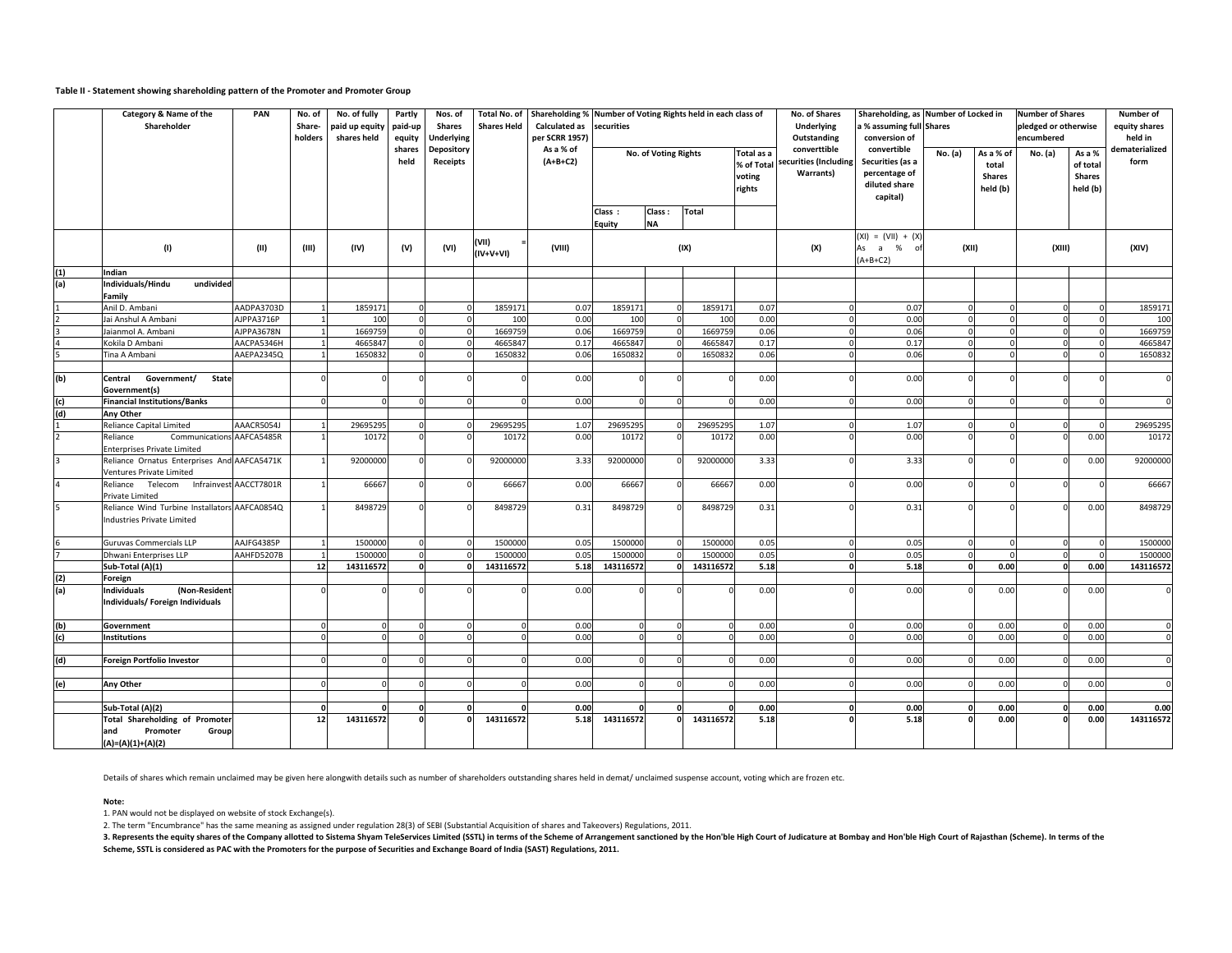#### **Table III - Statement showing shareholding pattern of the Public shareholder**

| Catego<br>ry | Category & Name of the Shareholder                                            | PAN        | No. of<br>Share-<br>holders | No. of fully<br>paid up<br>quity shares | Partly paid-<br>up equity<br>shares held | No. of<br><b>Shares</b><br>Underlying | Total No. of<br><b>Shares Held</b> | ng %<br>calculated                      | Shareholdi Number of Voting Rights held in each class of<br>securities |                                   |            | No. of Shares<br>Underlying<br>Outstanding | Total Shareholding, Number of Locked in Shares<br>as a % assuming full (XII)<br>conversion of |                                                  |          | (XIII)                                       | <b>Number of Shares pledged</b><br>or otherwise encumbered | Number of equity<br>shares held in<br>dematerialized   |            |
|--------------|-------------------------------------------------------------------------------|------------|-----------------------------|-----------------------------------------|------------------------------------------|---------------------------------------|------------------------------------|-----------------------------------------|------------------------------------------------------------------------|-----------------------------------|------------|--------------------------------------------|-----------------------------------------------------------------------------------------------|--------------------------------------------------|----------|----------------------------------------------|------------------------------------------------------------|--------------------------------------------------------|------------|
|              |                                                                               |            |                             | held                                    |                                          | Depository<br><b>Receipts</b>         |                                    | as per<br><b>SCRR 1957</b><br>As a % of | Class : Equity Class : Total                                           | No. of Voting Rights<br><b>NA</b> |            | <b>Total</b> as<br>a % of<br><b>Total</b>  | converttible<br>securities<br>(Including                                                      | convertible<br>Securities (as a<br>percentage of | No. (a)  | As a % of total<br><b>Shares held</b><br>(b) | No. (Not<br>applicable<br>) (a)                            | As a % of total<br>Shares held (not<br>applicable) (b) | form       |
|              |                                                                               |            |                             |                                         |                                          |                                       |                                    | $(A+B+C2)$                              |                                                                        |                                   |            | voting<br>rights                           | Warrants)                                                                                     | diluted share<br>capital)                        |          |                                              |                                                            |                                                        |            |
|              | (1)                                                                           | (II)       | (III)                       | (IV)                                    | (V)                                      | (VI)                                  | (VII)<br>$(IV+V+VI)$               | (VIII)                                  |                                                                        |                                   | (IX)       |                                            | (X)                                                                                           | $(XI) = (VII) + (X) As a$<br>6 of (A+B+C2)       |          | (X  )                                        |                                                            | (XIII)                                                 | (XIV)      |
| (1)          | Institutions                                                                  |            |                             |                                         |                                          |                                       |                                    |                                         |                                                                        |                                   |            |                                            |                                                                                               |                                                  |          |                                              |                                                            |                                                        |            |
| (a)          | <b>Mutual Funds</b>                                                           |            | 27                          | 20675                                   |                                          |                                       | 206756                             | 0.01                                    | 206756                                                                 | $\Omega$                          | 206756     | 0.01                                       |                                                                                               | 0.01                                             | $\Omega$ | 0.00                                         | <b>NA</b>                                                  | <b>NA</b>                                              | 16505      |
| (b)          | <b>Venture Capital Funds</b>                                                  |            | - 0                         |                                         |                                          |                                       | $\Omega$                           | 0.00                                    |                                                                        | $\Omega$                          |            | 0.00                                       |                                                                                               | 0.00                                             | $\Omega$ | 0.00                                         | <b>NA</b>                                                  | <b>NA</b>                                              |            |
| (c)          | <b>Alternate Investment Funds</b>                                             |            | - 0                         |                                         |                                          |                                       |                                    | 0.00                                    |                                                                        | $\Omega$                          |            | 0.00                                       |                                                                                               | 0.00                                             | $\Omega$ | 0.00                                         | <b>NA</b>                                                  | <b>NA</b>                                              |            |
| (d)          | <b>Foreign Venture Capital Investors</b>                                      |            |                             |                                         |                                          |                                       |                                    | 0.00                                    |                                                                        |                                   |            | 0.00                                       |                                                                                               | 0.00                                             | $\Omega$ | 0.00                                         | <b>NA</b>                                                  | <b>NA</b>                                              |            |
| (e)          | Foreign Portfolio Investors                                                   |            |                             | 460445                                  |                                          |                                       | 4604454                            | 0.17                                    | 4604454                                                                |                                   | 4604454    | 0.17                                       |                                                                                               | 0.17                                             |          | 0.00                                         | <b>NA</b>                                                  | <b>NA</b>                                              | 4604454    |
| (f)          | <b>Financial Institutions/Banks</b>                                           |            | 134                         | 272348                                  |                                          |                                       | 2723483                            | 0.10                                    | 2723483                                                                |                                   | 272348     | 0.10                                       |                                                                                               | 0.10                                             |          | 0.00                                         | <b>NA</b>                                                  | <b>NA</b>                                              | 2702684    |
| (g)          | <b>Insurance Companies</b>                                                    |            |                             | 12574670                                |                                          |                                       | 125746708                          | 4.55                                    | 125746708                                                              |                                   | 125746708  | 4.55                                       |                                                                                               | 4.55                                             |          | 0.00                                         | <b>NA</b>                                                  | <b>NA</b>                                              | 125746233  |
|              | ife Insurance Corporation of India                                            | AAACL0582H |                             | 11919055                                |                                          |                                       | 119190552                          | 4.31                                    | 119190552                                                              |                                   | 119190552  | 4.31                                       |                                                                                               | 4.31                                             | $\Omega$ | 0.00                                         | <b>NA</b>                                                  | <b>NA</b>                                              | 119190552  |
| (h)          | <b>Provident Funds/Pension Funds</b>                                          |            |                             |                                         |                                          |                                       |                                    | 0.00                                    |                                                                        |                                   |            | 0.00                                       |                                                                                               | 0.00                                             | $\Omega$ | 0.00                                         | <b>NA</b>                                                  | <b>NA</b>                                              |            |
| (i)          | <b>Any Other</b>                                                              |            |                             |                                         |                                          |                                       |                                    | 0.00                                    |                                                                        | $\Omega$                          |            | 0.00                                       |                                                                                               | 0.00                                             | $\Omega$ | 0.00                                         | <b>NA</b>                                                  | <b>NA</b>                                              |            |
|              | Foreign Institutional Investors (FII)                                         |            | 66                          | 4987                                    |                                          |                                       | 49876                              | 0.00                                    | 49876                                                                  | $\Omega$                          | 4987       | 0.00                                       |                                                                                               | 0.00                                             | $\Omega$ | 0.00                                         | <b>NA</b>                                                  | <b>NA</b>                                              | 19116      |
|              | Sub Total (B)(1)                                                              |            | 237                         | 13333127                                |                                          |                                       | 133331277                          | 4.82                                    | 133331277                                                              |                                   | 133331277  | 4.82                                       |                                                                                               | 4.82                                             | 0.00     | 0.00                                         | <b>NA</b>                                                  | <b>NA</b>                                              | 133088992  |
| (2)          | Central<br>Government/State<br>Government(s)/President of India               |            | 55                          | 802905                                  |                                          |                                       | 802905                             | 0.03                                    | 802905                                                                 |                                   | 802905     | 0.03                                       |                                                                                               | 0.03                                             |          | 0.00                                         | <b>NA</b>                                                  | <b>NA</b>                                              |            |
|              | Sub Total (B)(2)                                                              |            | 55                          | 802905                                  |                                          |                                       | 802905                             | 0.03                                    | 802905                                                                 |                                   | 802905     | 0.03                                       |                                                                                               | 0.03                                             |          |                                              | <b>NA</b>                                                  | <b>NA</b>                                              |            |
| (3)          | <b>Non-Institutions</b>                                                       |            |                             |                                         |                                          |                                       |                                    |                                         |                                                                        |                                   |            |                                            |                                                                                               |                                                  |          |                                              |                                                            |                                                        |            |
| (a)          | i.Individual shareholders holding nomina                                      |            | 151481                      | 127694992                               |                                          |                                       | 1276949922                         | 46.17                                   | 1276949922                                                             |                                   | 1276949922 | 46.17                                      |                                                                                               | 46.17                                            |          | 0.00                                         | <b>NA</b>                                                  | <b>NA</b>                                              | 1262414908 |
|              | share capital up to Rs.2 lakhs                                                |            |                             |                                         |                                          |                                       |                                    |                                         |                                                                        |                                   |            |                                            |                                                                                               |                                                  |          |                                              |                                                            |                                                        |            |
|              | ii.Individual shareholders holding nomina                                     |            | 6720                        | 95918703                                |                                          |                                       | 959187039                          | 34.68                                   | 959187039                                                              |                                   | 959187039  | 34.68                                      |                                                                                               | 34.68                                            |          | 0.00                                         | <b>NA</b>                                                  | <b>NA</b>                                              | 959186625  |
|              | share capital in excess of Rs. 2 Lakhs                                        |            |                             |                                         |                                          |                                       |                                    |                                         |                                                                        |                                   |            |                                            |                                                                                               |                                                  |          |                                              |                                                            |                                                        |            |
|              | RUDRAPRATAP NARAIN SINGH                                                      | ABKPS1526N |                             | 3000000                                 |                                          | $\Omega$                              | 30000000                           | 1.08                                    | 3000000                                                                |                                   | 3000000    | 1.08                                       |                                                                                               | 1.08                                             | $\Omega$ | 0.00                                         | <b>NA</b>                                                  | <b>NA</b>                                              | 30000000   |
|              | MITHLESH SINGH                                                                | ABKPS1527P |                             | 4510000                                 |                                          |                                       | 45100000                           | 1.63                                    | 45100000                                                               |                                   | 45100000   | 1.63                                       |                                                                                               | 1.63                                             | $\Omega$ | 0.00                                         | <b>NA</b>                                                  | <b>NA</b>                                              | 45100000   |
| (b)          | <b>NBFCs Registered with RBI</b>                                              |            | 10                          | 213823                                  |                                          |                                       | 2138232                            | 0.08                                    | 2138232                                                                |                                   | 2138232    | 0.08                                       |                                                                                               | 0.08                                             | $\Omega$ | 0.00                                         | <b>NA</b>                                                  | <b>NA</b>                                              | 2138232    |
| (c)          | <b>Employee Trusts</b>                                                        |            |                             |                                         |                                          |                                       |                                    | 0.00                                    |                                                                        |                                   |            | 0.00                                       |                                                                                               | 0.00                                             |          | 0.00                                         | <b>NA</b>                                                  | <b>NA</b>                                              |            |
| (d)          | <b>Depositories</b><br>(Holding<br>Overseas<br><b>DRs)</b> (Balancing figure) |            |                             |                                         |                                          |                                       |                                    | 0.00                                    |                                                                        |                                   |            | 0.00                                       |                                                                                               | 0.00                                             |          | 0.00                                         | <b>NA</b>                                                  | <b>NA</b>                                              |            |
| (e)          | Any Other)                                                                    |            |                             |                                         |                                          |                                       |                                    |                                         |                                                                        |                                   |            |                                            |                                                                                               |                                                  |          |                                              |                                                            |                                                        |            |
|              | <b>TRUSTS</b>                                                                 |            | 166                         | 49616                                   |                                          |                                       | 496168                             | 0.02                                    | 496168                                                                 |                                   | 496168     | 0.02                                       |                                                                                               | 0.02                                             |          | 0.00                                         | <b>NA</b>                                                  | <b>NA</b>                                              | 486480     |
|              | NON RESIDENT INDIANS                                                          |            | 13324                       | 5910689                                 |                                          |                                       | 59106897                           | 2.14                                    | 59106897                                                               |                                   | 59106897   | 2.14                                       |                                                                                               | 2.14                                             |          | 0.00                                         | <b>NA</b>                                                  | <b>NA</b>                                              | 57738921   |
|              | <b>CLEARING MEMBERS</b>                                                       |            | 174                         | 2157551                                 |                                          |                                       | 21575517                           | 0.78                                    | 2157551                                                                |                                   | 2157551    | 0.78                                       |                                                                                               | 0.78                                             |          | 0.00                                         | <b>NA</b>                                                  | <b>NA</b>                                              | 21575517   |
|              | <b>BODIES CORPORATES</b>                                                      |            |                             |                                         |                                          |                                       |                                    |                                         |                                                                        |                                   |            |                                            |                                                                                               |                                                  |          |                                              |                                                            |                                                        |            |
|              | <b>DOMESTIC</b>                                                               |            | 2706                        | 12533417                                |                                          |                                       | 125334175                          | 4.53                                    | 12533417                                                               |                                   | 12533417   | 4.53                                       |                                                                                               | 4.53                                             | $\Omega$ | 0.00                                         | <b>NA</b>                                                  | <b>NA</b>                                              | 12509687   |
|              | <b>OVERSEAS</b>                                                               |            | 13                          | 2022                                    |                                          |                                       | 20220                              | 0.00                                    | 20220                                                                  |                                   | 20220      | 0.00                                       |                                                                                               | 0.00                                             | $\Omega$ | 0.00                                         | <b>NA</b>                                                  | <b>NA</b>                                              | 1300       |
|              | <b>IEPF Account</b>                                                           |            |                             | 2219512                                 |                                          |                                       | 22195126                           | 0.80                                    | 22195126                                                               |                                   | 22195126   | 0.80                                       |                                                                                               | 0.80                                             | $\Omega$ | 0.00                                         | <b>NA</b>                                                  | <b>NA</b>                                              | 22195126   |
|              | Sub Total (B)(3)                                                              |            | 1537926                     | 2467003296                              |                                          |                                       | 2467003296                         | 89.21                                   | 2467003296                                                             |                                   | 2467003296 | 89.21                                      |                                                                                               | 89.21                                            |          | 0.00                                         | <b>NA</b>                                                  | <b>NA</b>                                              | 2450833980 |
|              | Public Shareholding (B)<br>Total<br>$(B)(1)+(B)(2)+(B)(3)$                    |            | 1538218                     | 2601137478                              |                                          |                                       | 2601137478                         | 94.06                                   | 2601137478                                                             |                                   | 2601137478 | 94.06                                      |                                                                                               | 94.06                                            |          |                                              | <b>NA</b>                                                  | <b>NA</b>                                              | 2583922972 |

Sistema Shyam TeleServices Limited (SSTL) Shareholding included in Domestic Bodies Corporates (No. and %) : 0 - 0%

Details of shares which remain unclaimed may be given here along with details such as number of shareholders, outstanding shares held in demat/ unclaimed suspense account, voting righrs which are frozen etc. : 233 No. of S Limited - Unclaimed Suspense Account" and the voting rights on the shares outstanding shall remain frozen till the rightful owner of such shares claims the shares.

**Note:** (1) PAN would not be displayed on website of stock exchange(s)

(2) The above format needs to be disclosed along with the name of following persons:

Institutions/ Non Institutions holding more than 1% of total number of shares

(3) W.r.t. the information pertaining to Depository Receipts, the same may be dislcosed in the respective columns to the extent information available and the balance to be disclosed as held by custodian.